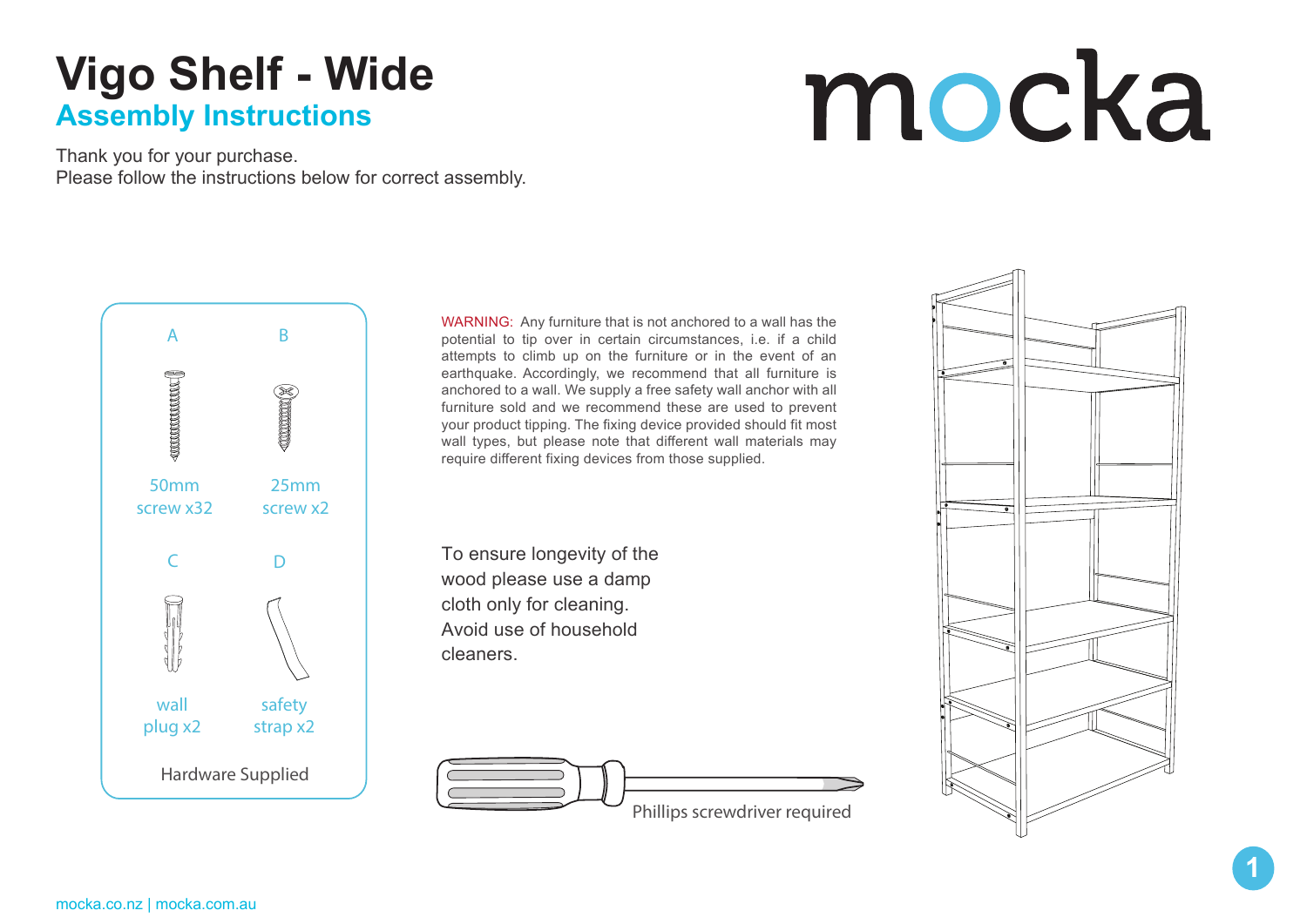### **Vigo Shelf - Wide Assembly Instructions**

### mocka



Bring together the legs of the shelf and attach the two lower back supports [2] with 4x screws (A) using a screwdriver. On the same level as the supports, attach a shelf [1] using 4x screws each. You may need two people to manage the first step.



Attach the lowest shelf [1] and third shelf [1] using 4x screws (A) each.